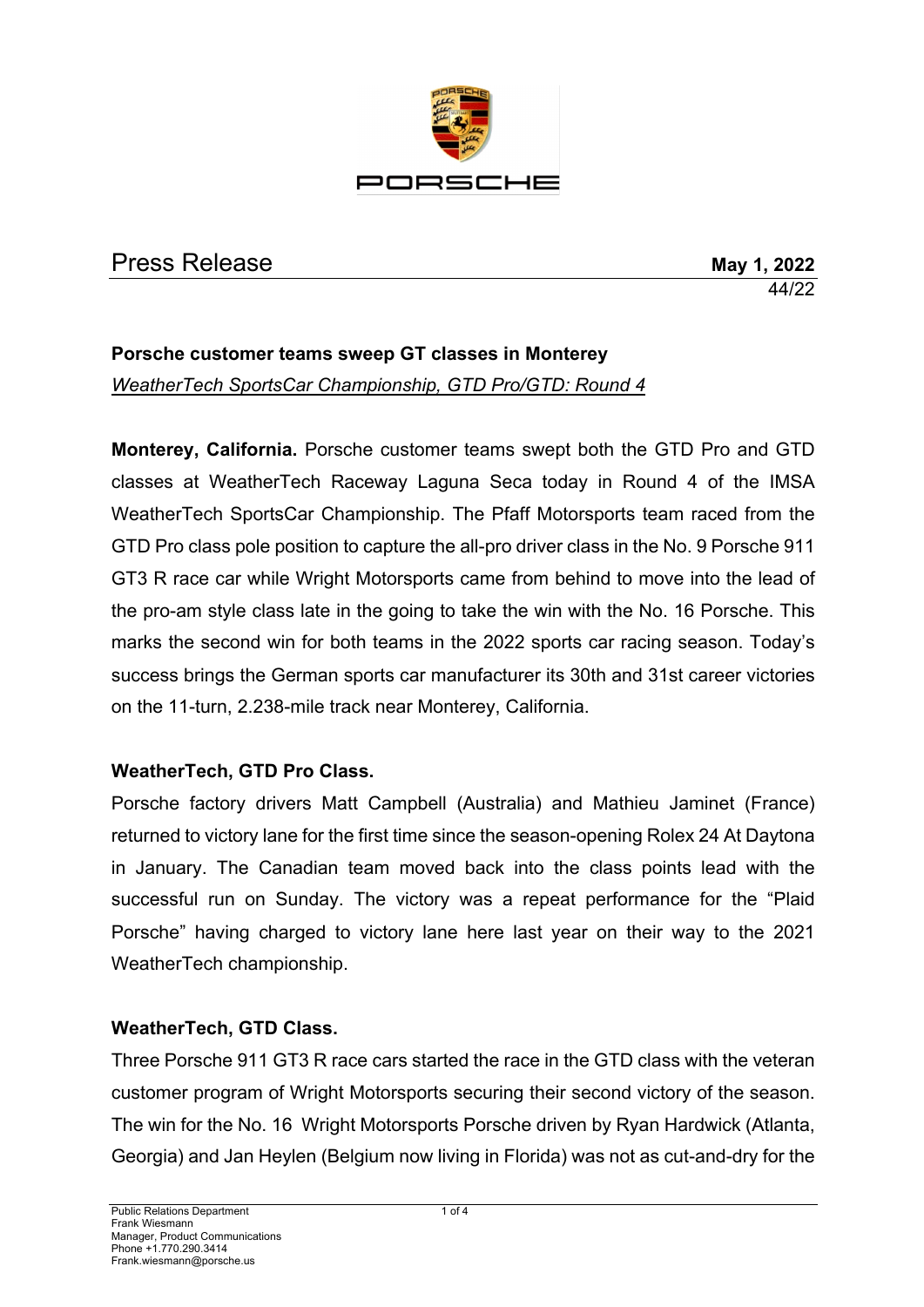Ohio-based program. The John Wright-led effort ran in the top-five most of the twohour and 40-minute race before pit strategy moved the pair to the front of the field late in the race. They would hold to the checkered flag for the team's second win of the season.

The No. 99 Hardpoint Porsche 911 GT3 R of Katherine Legge (Great Britain) and Rob Ferriol (Fayetteville, North Carolina) earned a tenth-place finish in the GTD class. The fourth Porsche customer program of James Sofronas (Villa Park, California) and Kyle Washington (Indio, California) finished 11th in class driving the No. 34 GMG Racing Porsche 911 GT3 R racer.

### **Next Up.**

The GTD class teams will travel to the Mid-Ohio Sports Car Course in Lexington on May 13 – 15. The Monterey weekend will be the last time the GTD Pro class cars will be raced until the Six Hours of The Glen at Watkins Glen International, June 24 – 26.

# **Matt Campbell, Driver, No. 9 Pfaff Motorsports Porsche 911 GT3 R.**

"I must say the team did a fantastic job. Absolutely, flawless race once again, especially in the pit stops. It might have looked easy but trying to manage the tire life around here is difficult at times. I think it helped in the last stint with the cars behind battling. That made it look even easier but a really good day for Driveway and Pfaff Motorsports.

### **Mathieu Jaminet, Driver, No. 9 Pfaff Motorsports Porsche 911 GT3 R.**

"It has been a perfect day and a perfect weekend. We just had to improve over the weekend: the pole position and the clean run today. Second win of the season, we are back in the championship, fully confident. Now we have a break before Watkins so it is good to finish on a high for this first part of the season. Behind us they were battling, especially the last hour, so for sure this helped us pull away. We were quite strong and were we really good on tire degradation today so that played a big role in the win.

# **Ryan Hardwick, Driver, No. 16 Wright Motorsports Porsche 911 GT3 R.**

"What a great race. This race really comes down to our entire team. I was able to take a couple cars in my stint, but the real gains came in the pit stops. I believe we overtook four cars in the pit lane and Jan was able to overtake four more cars during his stint.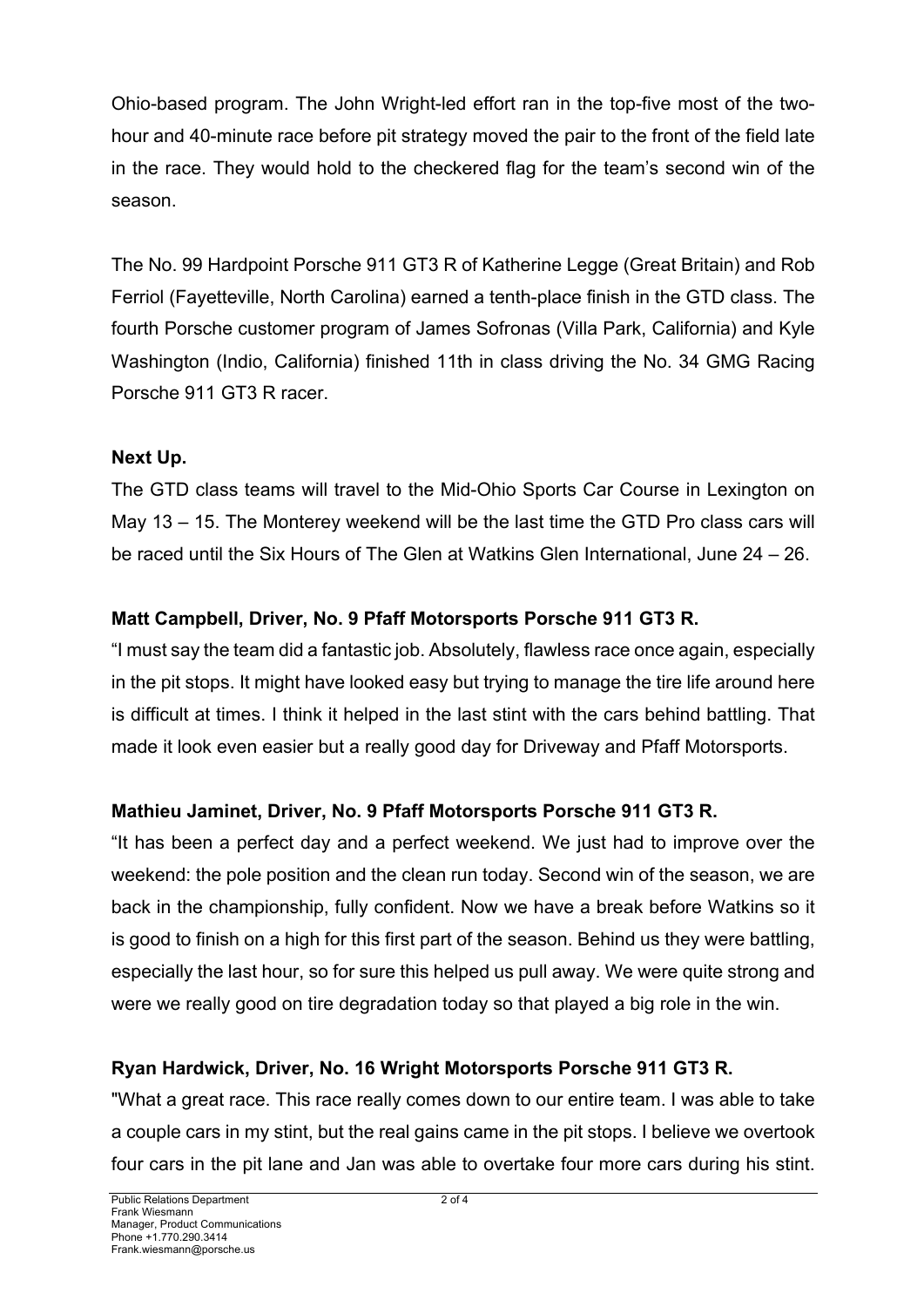Really want to thank our entire Wright Motorsports team and to Jan Heylen. I think this was a good birthday present to him. This was a great win for our team. We're now leading the championship and going into a few races that I feel real comfortable at myself. I really like how this season is coming together for us.

#### **Jan Heylen, Driver, No. 16 Wright Motorsports Porsche 911 GT3 R.**

"This is one of the Porsche tracks. I have to say that we were all looking forward to coming here after Long Beach. It was a great team effort. Really understanding the track and the tire degradation is important here. I think that is what gave us the speed at the end, together with some great driving by Ryan and really good strategy from the team again. I had to constantly tell myself to be patient and keep with the tires. This was the perfect race for us with the yellows. If the yellow comes out in the middle of that stint, I think you see a very different race. But the fact that we were out there the whole stint and able to look after the tires is what made us come out on top."

#### **About Porsche Cars North America, Inc. | One Porsche Drive, Atlanta, GA 30354 USA**

Established in 1984, Porsche Cars North America, Inc. (PCNA) is the exclusive U.S. importer of the Porsche 911, 718 Boxster, 718 Cayman, Macan, Cayenne, Panamera and Taycan. Headquartered in Atlanta, Georgia, since 1998, PCNA is also home to the first Porsche Experience Center in North America featuring a module-based 1.6 mile driver development track, business center, and fine dining restaurant, 356. The company operates a second Porsche Experience Center near Los Angeles. That 53-acre complex features a driver development track with eight educational modules totaling 4.1 miles, a business center, and Restaurant 917. PCNA supports 194 independently owned and operated Porsche dealerships in the U.S., including supplying parts, service, marketing, and training. They, in turn, work to provide Porsche customers with a best-in-class experience that is in keeping with the Porsche brand's more than 70-year history of leadership in the advancement of vehicle performance, safety, and efficiency. PCNA is an indirect wholly-owned subsidiary of Porsche AG, which is headquartered in Stuttgart, Germany. At the core of this success is Porsche's proud racing heritage that boasts some 30,000-plus motorsport wins to date.

Follow us: twitter.com/porsche | facebook.com/porsche | instagram.com/porsche facebook.com/PECAtlanta|instagram.com/pecatl|facebook.com/pecla | instagram.com/pecla

#### **North American Contacts.**

Porsche Cars North America

Frank Wiesmann

Manager, Product Communications

Office. 770-290-3414

frank.wiesmann@porsche.us

Tom Moore

Motorsports Public Relations